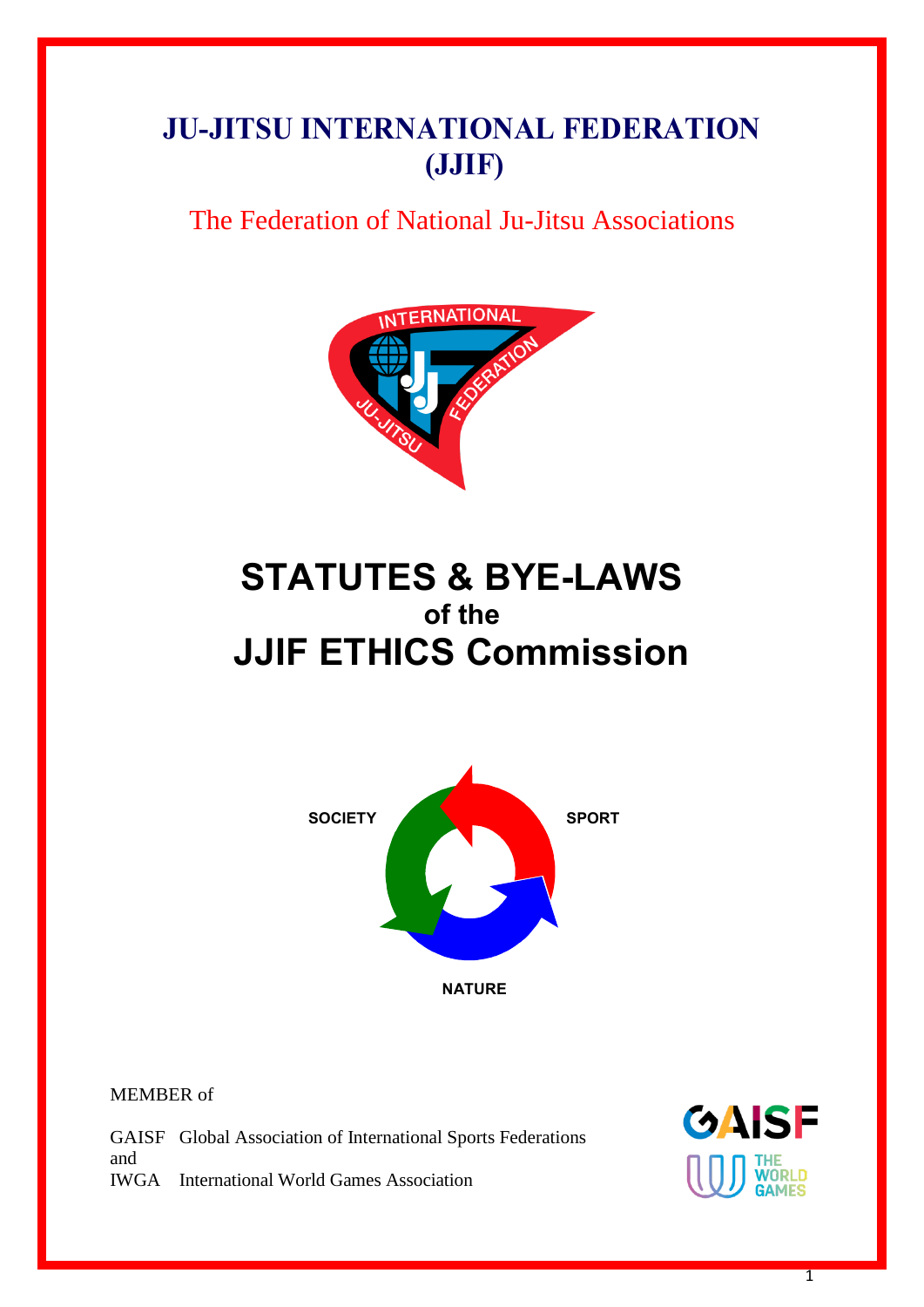# **STATUTES**

### **of the JJIF Ethics Commission**

### **A. COMPOSITION AND ORGANISATION**

#### Article 1

The Members of the JJIF Ethics Commission are elected by the JJIF Electoral Congress among the candidates proposed by the JJIF Executive Board, in a secret ballot, with a simple majority vote of the delegates present and voting.

#### Article 2

- 2.1 The Commission is composed of five members with voting right, among whom there must be: a)no more than four active JJIF members;
	- b)at least three from different JJIF Continental Unions.

2.2 Whenever appropriate, personalities with specific expertise, who are not active JJIF members, may be invited to co-operate with the JJIF Ethics Commission for a limited time or in relation with specific situations.

#### Article 3

3.1 During the first meeting after their election, the five members shall allocate among themselves the specific roles and elect the President and the Vice-President of the Commission.

3.2 The Vice-President is at the disposal of the President to support him/her whenever needed.

#### **B. OPERATIONAL BOUNDARY LINES**

#### Article 4

4.1 The Commission, being established after direct election by JJIF Members, operates independently from the JJIF Board, but of course in close liaison with it.

4.2 In due time the establishment of Continental Union Ethics Commissions should be considered.

4.3 Names and pictures of the Commission Members are posted on the JJIF website, but without reference to any personal way of contact (address, telephone, email, etc.). It is expected to post this matter under a menu navigation bar on [www.jjif.org](http://www.jjif.org/) > JJIF Structure and Board -> Ethics Commission, with an official email address.

#### Article 5

5.1 All the travelling, lodging and allowance expenses related to the activity of the JJIF Ethics Commission are covered by JJIF.

5.2 In relation to the objectives to be implemented, an annual budget is established and allocated by the JJIF Board to the Commission, for its functioning.

5.4 Whenever possible, meetings among Members of the Commission will be planned in conjunction with JJIF Board meetings.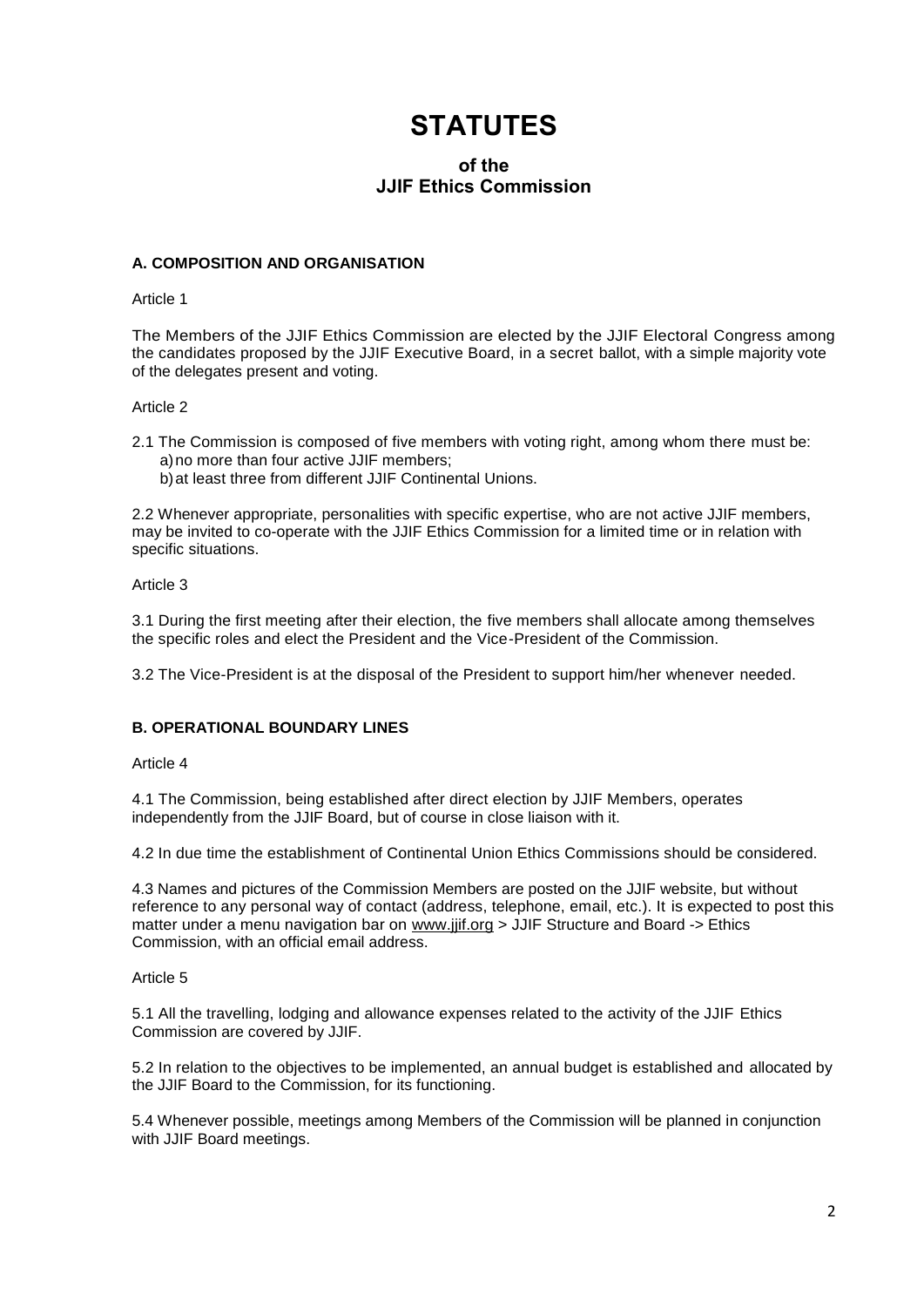#### Article 6

The JJIF Ethics Commission meets when convened by its President, at least once a year.

Article 7

The required quorum for any recommendation or decision is constituted if more than 50% of the elected members are present. Each member will do whatever they can to be present at the meetings and participate in them.

#### Article 8

The administrative organisation and operational support to the JJIF Ethics Commission are provided by the JJIF Headquarters offices.

#### **C. TERMS OF REFERENCE OF THE COMMISSION**

#### Article 9

In the framework of the competence as defined in the JJIF Statutes, the terms of reference of the JJIF Ethics Commission are:

- a) to define and update a framework of ethical principles, including the JJIF Code of Ethics, based upon the values and principles enshrined in the moral and educational principles of the Martial Art of Ju-Jitsu, of which the said Code forms an integral part;
- b) to investigate complaints raised in relation to the non-respect of such ethical principles, including breaches of the Code of Ethics and, if necessary, propose sanctions to the JJIF Executive Board, to be charged upon the JJIF parties involved.

#### Article 10

The JJIF Ethics Commission presents an annual report on its activities to the JJIF Congress. This report will be published.

Article 11

The anti-doping matter is managed by dedicated and specialised organizations and is therefore not of competence of the JJIF Ethics Commission.

#### **C. CONFLICTS OF INTERESTS**

#### Article 12

Members of the JJIF Ethics Commission shall not take any measure nor exercise any influence in relation to a matter where any conflict of interests or any other conflict exists or is perceived to exist.

#### **D. TERMS OF APPOINTMENT OF COMMISSION MEMBERS**

Article 13

13.1 The duration of the term of appointment of an JJIF Ethics Commission member is four years. Such term is renewable. The term of a person who is a JJIF Ethics Commission member by virtue of his or her JJIF membership shall end when such person ceases to be a JJIF member.

13.2 He or she may however be appointed as a JJIF Ethics Commission member in the category of personalities who are not JJIF members.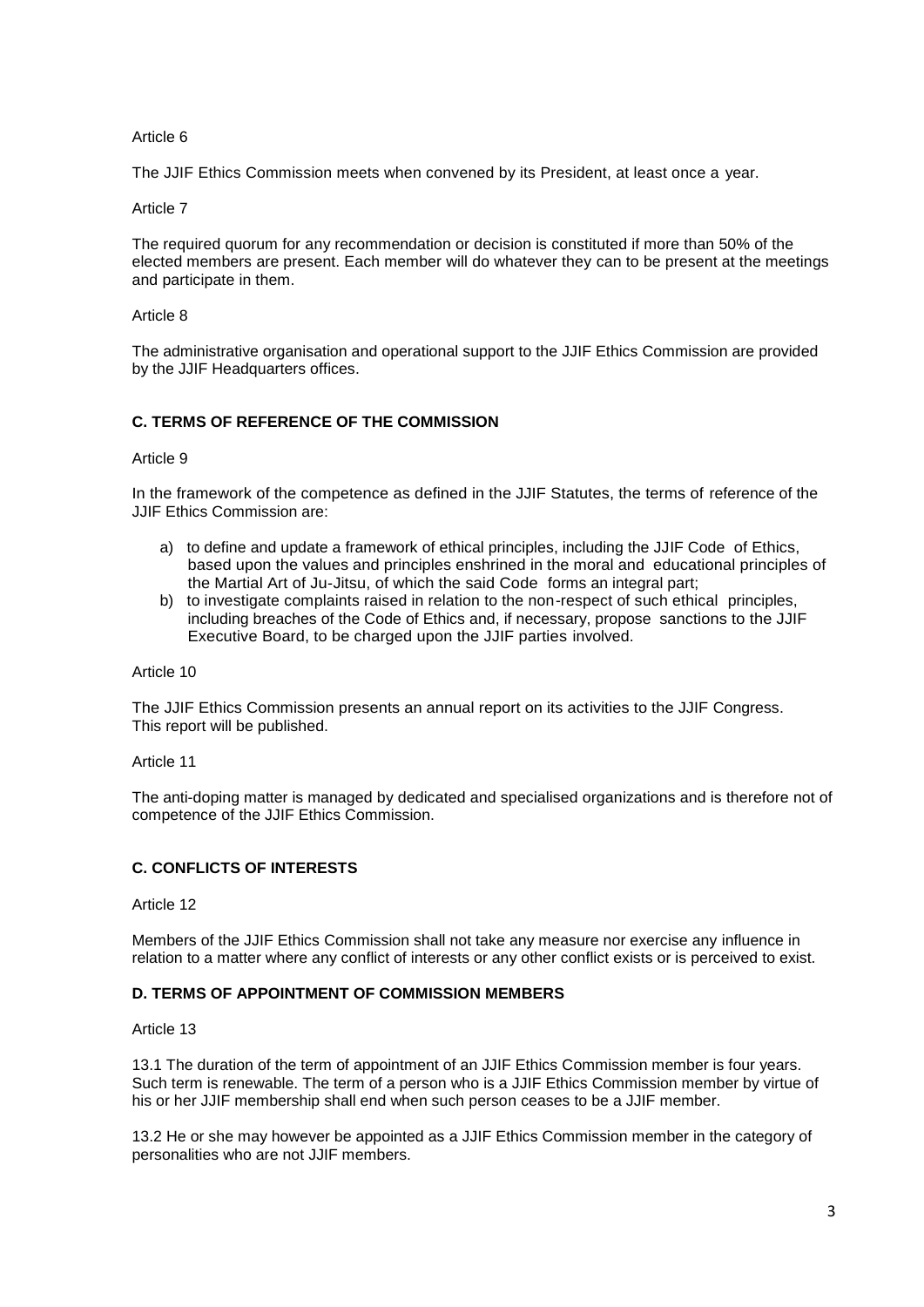Article 14

The term of a JJIF Ethics Commission member takes effect on the day of his/her election by the JJIF Electoral Congress.

Article 15

15.1 In the event of the President being impeded from performing his or her duties as President, the Vice-President of the JJIF Ethics Commission shall perform these functions.

15.2 In the event of death, resignation or inability of a member to perform his or her functions, the member shall be replaced. In such a case, or cases of urgency, the JJIF Executive Board may designate a replacement member for the remaining period until the next JJIF Congress.

Article 16

In the event of a breach of the present Statutes, a JJIF Ethics Commission member may be removed from office only by a specific vote by the JJIF Congress, and with the approval of two-thirds of the elected JJIF Ethics Commission members, the member concerned being heard by the JJIF Executive Board.

#### **D. TRANSITIONAL PROVISIONS**

#### Article 17

Any modification of the Statutes of the JJIF Ethics Commission and any other regulation and implementing provisions emanating from the JJIF Ethics Commission are submitted for the approval of the JJIF Executive Board, for subsequent ratification by the JJIF Congress.

#### Article 18

During the JJIF General and Electoral Congress on September 22, 2016 in Da Nang (Vietnam) four members were elected to form the first JJIF Ethics Commission. In the following day, during the first meeting of the Commission, the Structure and Roles were assigned as follows:

- a) **Rinaldo Orlandi** from Italy, as the President
- b) **Tsegaye Degineh** from Ethiopia, as the Vice-President
- c) **Ray Nassiri** from Iran, as the Inspector
- d) **Tomasz Knap** from Poland, as the Commissioner

and they will remain in charge until the JJIF Electoral Congress of year 2020. The secretarial office functions to be established at a later date.

#### Article 19

The Statutes of the JJIF Ethics Commission has been approved by the JJIF Congress on November 26 2018 in Malmö, Sweden.

Panagiotis Theodoropoulos JJIF President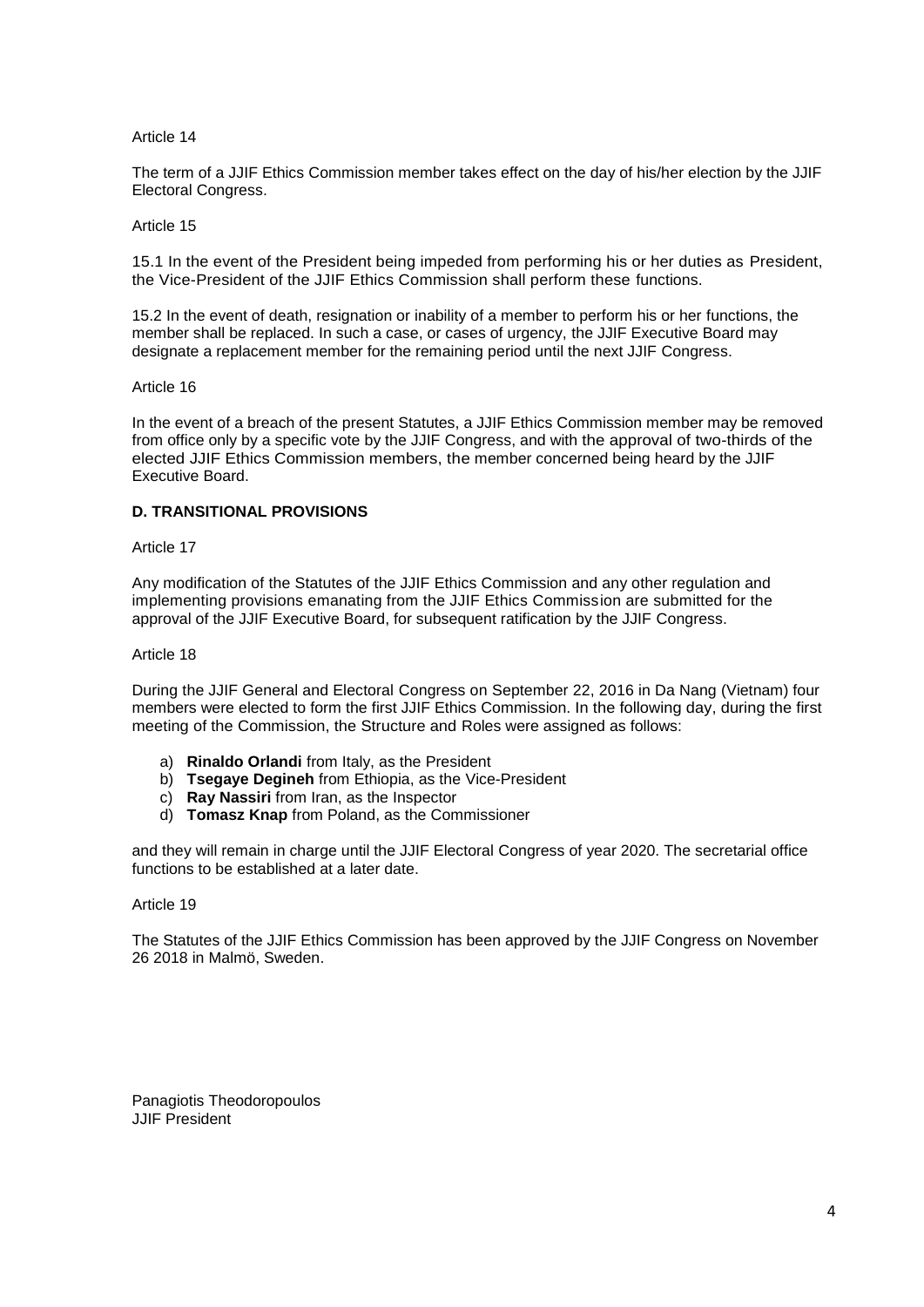## **By-laws**

### **of the JJIF Ethics Commission**

#### **A. GENERAL PROVISIONS**

Article 1

The Rules of Procedure reported in this document apply to all cases brought before the JJIF Ethics Commission.

#### Article 2

The working language is English. Any document written in another language must be officially translated into such working language.

#### Article 3

The proceedings opened through application of these Rules of Procedure are confidential. All the parties concerned undertake not to divulge to third parties any of the facts or other information linked to the proceedings, before their official disclosure.

#### **B. PROCEDURE FOR ANALYSING COMPLAINTS, DENUNCIATIONS OR ACTS**

#### **Article 4 (Areas of Competence)**

4.1 The Ethics Commission shall be entitled to handle all cases arising from the application of the JJIF Code of Ethics, or any other JJIF rules and regulations.

4.2 The Ethics Commission shall be entitled to judge the conduct of all persons bound by this Code while performing their duties. In addition to the conduct of persons bound by this Code who are performing their duties, the Ethics Commission shall also judge the conduct of other persons bound by this Code and related to the former, if a uniform judgement is considered appropriate based on the specific circumstances.

4.3 The Ethics Commission shall reserve the right to investigate and to judge the conduct of all persons bound by this Code even if they are not performing their duties, if such conduct is likely to seriously damage the integrity, image or reputation of JJIF.

4.4 The Ethics Commission shall be entitled to investigate and to judge the conduct of all persons bound by this Code if the case on which the alleged violation is based has international implications (affecting various associations) and is not judged at Federation, Continental or Board level or an adequate judgement cannot be expected at level given the specific circumstances.

4.5 The Ethics Commission shall also be entitled to investigate and to judge national cases if Nation federations, Unions, JJIF Board and other sports organizations fail to investigate, judge and prosecute such breaches, fail to prosecute them in compliance with the fundamental principles of law, or an adequate judgement cannot be expected given the specific circumstances.

#### **Article 5 (Requests for Action)**

5.1 Complaints and internal JJIF Disputes will be handled following the internal Dispute Resolution Mechanism (IDRM Policy).

5.2 In case the IDRM fails to solve the Dispute, the JJIF Operating bodies may present the case to the JJIF Ethics Commission for their analysis and intervention, when they have envisaged a breach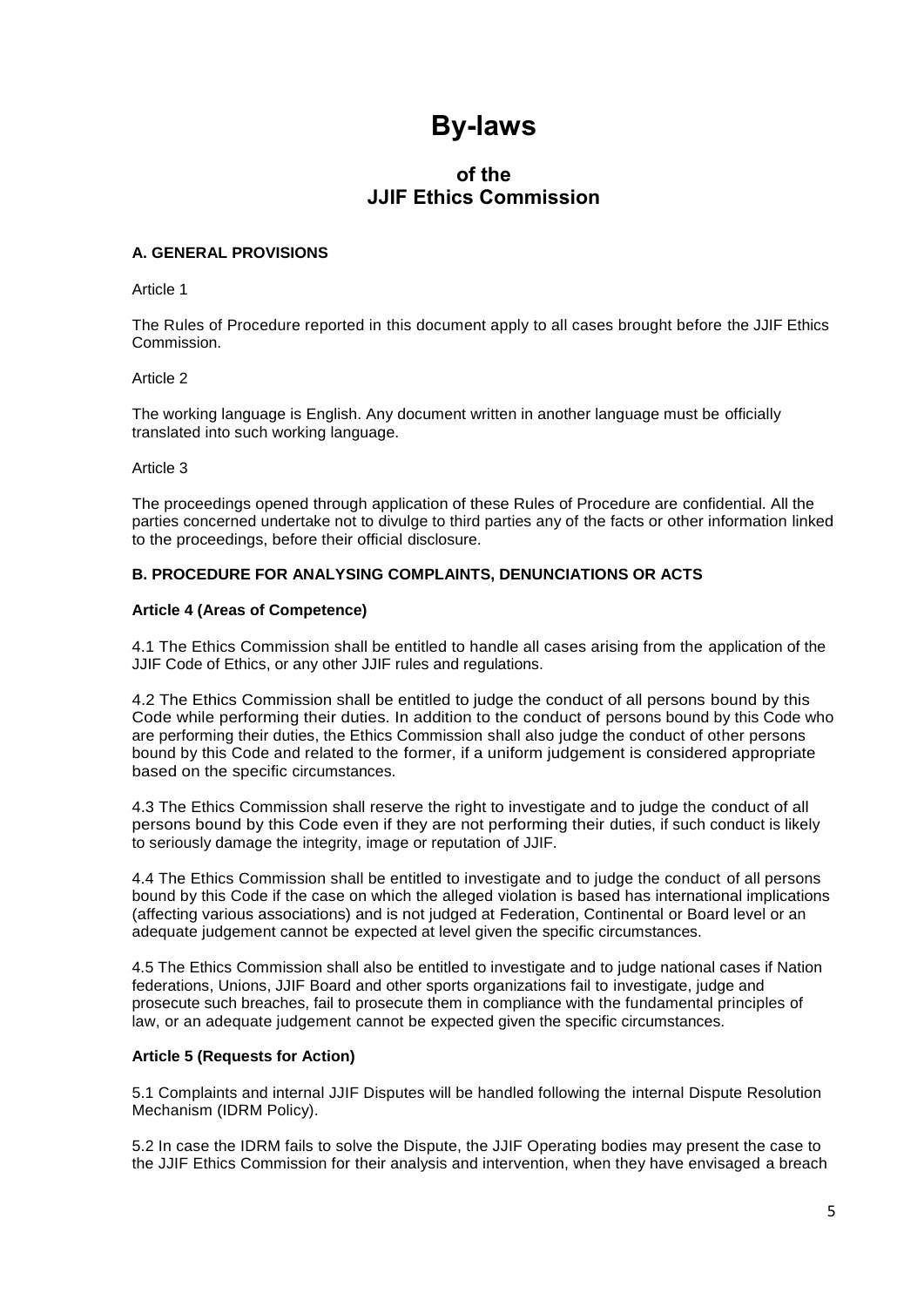of the ethical principles of the Olympic Charter, the JJIF Code of Ethics or its implementing provisions, calling for the jurisdiction of the JJIF Ethics Commission.

5.3 If and when the matter addressed by the Commission may be in conflict of interest with one of its Member, this same Member will not act on the matter.

#### **Article 6 (National Issues)**

6.1 Matters addressed to the JJIF Ethics Commission, directly by a National Organization (or one of its affiliate) will be redirected to the competent Continental Union for consideration and action, according with IDRM, in order to recompose possible conflicts at local level; if not resolved at Union level, the matter will be reported to JJIF Board for solution.

6.2 If the matter is not resolved even at this level, than the JJIF Ethics Commission will be involved on request from the JJIF President.

6.3 When unethical situations are identified directly by the Commission, then it will proceed with the investigation, timely informing the JJIF Structure of competence.

#### **Article 7 (Preliminary Considerations)**

7.1 With a view to facilitating the analysis of the likelihood of a breach and to writing a referral report about it, the JJIF Ethics Commission may:

a) consult all the relevant documents;

b) ask to be provided with all the relevant documents and the written observations of the person concerned, in particular with regard to the evidence;

c) seek the advice of any relevant expertise;

d) travel to the place concerned if this may facilitate an understanding of the facts;

e) hear the person concerned. In such cases, the interview will be recorded, and a copy of the recording given to the person concerned.

7.2 If the likelihood of a breach of the ethical principles of the JJIF Statutes, the JJIF Code of Ethics or its implementing provisions and if the competence of the JJIF Ethics Commission are established, the JJIF Ethics commission Officer involved will officially forward the complaint to the President and members of the JJIF Ethics Commission with the complete file, including the referral report.

7.3 In the event that the likelihood of a breach of the ethical principles of the JJIF Statutes, the JJIF Code of Ethics or its implementing provisions and that the competence of the JJIF Ethics Commission are not established, the JJIF Ethics Commission will record this accordingly in a specific report. This specific report will be an agenda for the first subsequent meeting of the JJIF Ethics Commission.

7.4 The person behind the complaint or denunciation will be informed of this decision and may ask the Chair of the JJIF Ethics Commission to re-examine the file.

#### **C. REFERRAL AND PROCEDURE BEFORE THE JJIF ETHICS COMMISSION**

#### Article 8

The JJIF Ethics Commission takes note of the referral report, the complete file and the various written observations made by the person concerned.

#### Article 9

9.1 The Ethics Commission shall assign the investigation to the appointed Investigator (who is not necessarily a member of the JJIF Ethics Commission). The Investigator shall direct the investigation proceedings.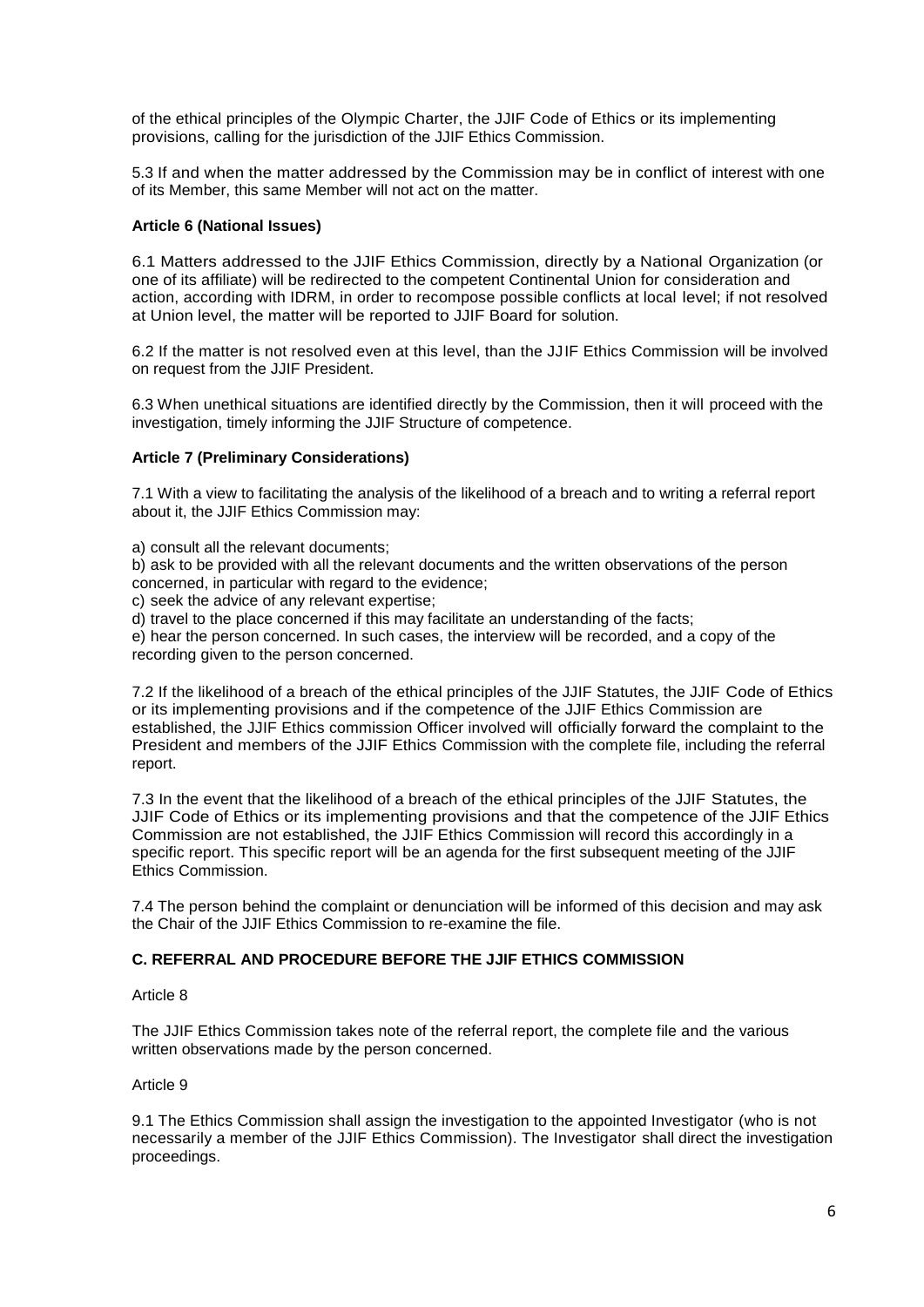9.2 The parties shall be notified of the commencement of the investigation proceedings and of the possible violations of the Code to which the Proceedings relate and shall be afforded the right to make a written submission to the Investigator.

#### Article 10

The JJIF Ethics Commission may appoint one of the Commission members as a rapporteur. The Chair may delegate to the rapporteur all or part of the measures required; in particular hearing the person concerned. The rapporteur then presents their report to the JJIF Ethics Commission.

#### Article 11

The person concerned may exercise their right to be heard by the JJIF Ethics Commission or its rapporteur, either through written observations or orally, during an interview for which the circumstances will be decided by the Commission or its rapporteur. Such interviews will be recorded, and a copy of the recording given to the person concerned.

#### Article 12

12.1 The accused parties shall be granted the right to be heard, the right to present evidence, the right to be inspected, the right to access files and the right to a reasoned decision.

12.2 The right to be heard may be restricted in exceptional circumstances, such as when confidential matters need to be safeguarded, witnesses need to be protected or if it is required to establish the elements of the proceedings.

#### Article 13

13.1 The parties may have legal representation at their own cost and expense.

13.2 If they are not required to appear personally, the parties may be represented by a legal counsel or another person.

13.3 The parties are free to choose their own legal counsel or representation.

13.4 The Ethics Commission may request that the parties' representatives submit a duly signed power of attorney.

#### Article 14

14.1 The parties shall be obligated to act in good faith during the whole proceedings.

14.2 The parties shall be obligated to collaborate to establish the facts of the case. In particular, they shall comply with requests for information from the investigatory chamber and the adjudicatory chamber of the JJIF Ethics Commission and with an order to appear in person.

14.3 Whenever necessary, the parties' statements may be verified using the appropriate means.

14.4 If the parties are dilatory in responding, the chairman of the investigatory chamber may, after warning them, impose further disciplinary measures on them.

14.5 If the parties fail to collaborate, the investigatory chamber may prepare a final report using the file in its possession or the adjudicatory chamber may reach a decision on the case using the file in its possession, taking into account the conduct of the parties to the proceedings.

#### Article 15

15.1 When conducting an investigation, the JJIF Ethics Commission or its rapporteur may take any other appropriate measures, including: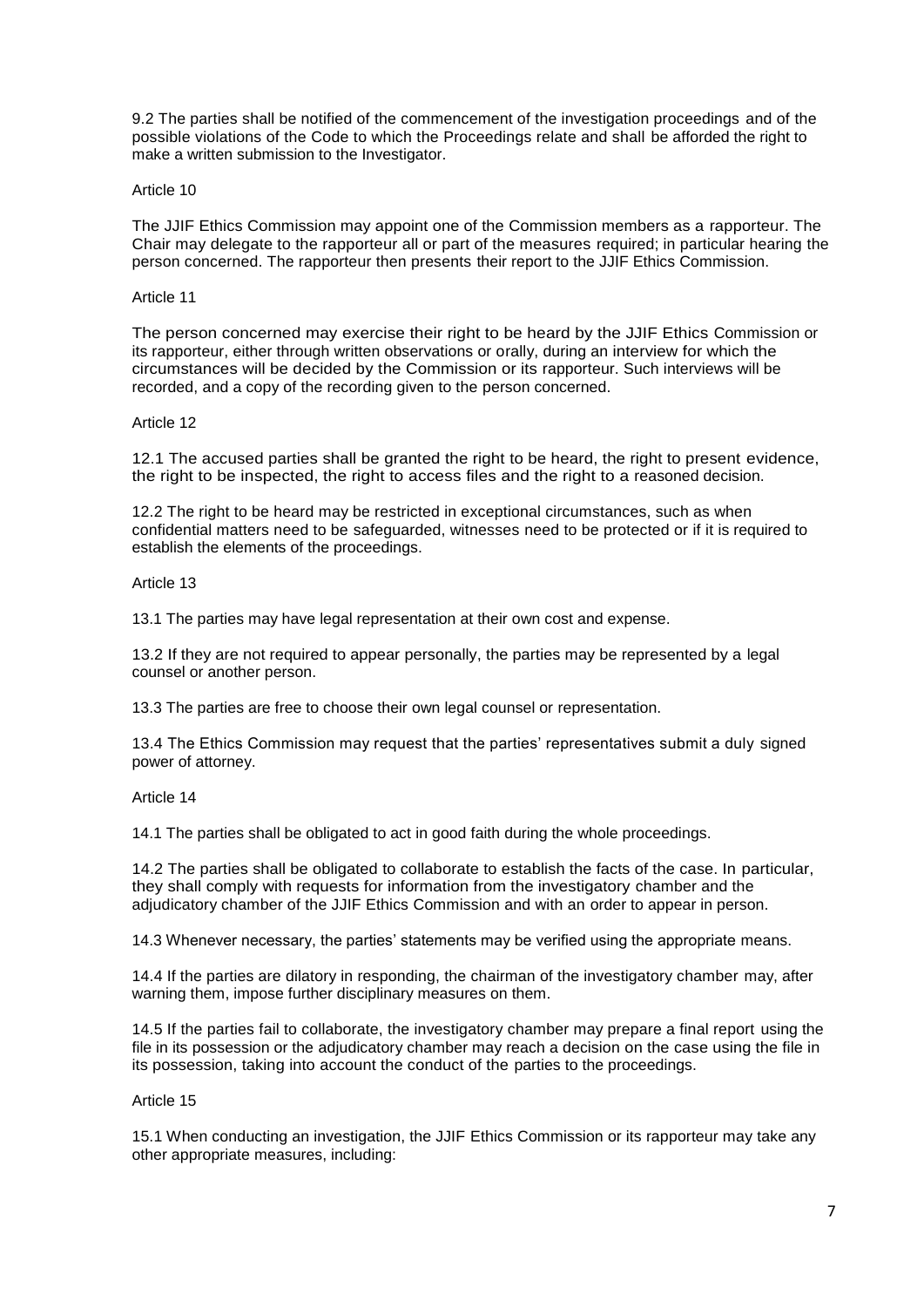a) asking for written information or documents from the parties concerned;

b) deciding to hear witnesses at its own discretion or at the request of the parties concerned; c) travelling to the place concerned, or sending one of its members, or delegating a person to go there if it deems that such action may clarify the proceedings under way;

d) appointing one or more experts tasked with assisting him on one or more points and establishing the scope of their terms of reference and remuneration within the limits of its operating budget.

15.2 The person concerned will have to fully cooperate with the JJIF Ethics Commission or the rapporteur, in particular by communicating any information or document judged necessary by the Commission for the investigation and for the formulation of its recommendations. Any lack of cooperation will be taken into account when assessing the situation.

#### Article 16

16.1 The JJIF Ethics Commission deliberates in camera and takes the decisions of provisional measures or the recommendations of measures or sanctions it deems appropriate.

16.2 The Commission's deliberations are led by the President or the Vice President.

16.3 The Commission's decisions of provisional measures and/or recommendations are taken by a simple majority of the members present.

16.4 Voting takes place by secret ballot if the Chair of the Commission so decides, or if a majority of the members present request it. Voting by proxy is not allowed.

16.5 If necessary, the members may take part in the deliberations via telephone or video conference. In certain circumstances, the Commission members may be consulted by circulating the documents.

16.6 All deliberations and votes are confidential.

#### Article 17

17.1 The JJIF Ethics Commission may, during an investigation and after having heard the person concerned, take a decision regarding provisional measures like:

- a)suspension of a person, group, Federation;
- b)ban e person, group, Federation;
- c) pronounce, alter and annul provisional measures,

with the consequence of suspension of all or part of the rights, prerogatives and functions deriving from such person or organization's membership or status.

17.2 This decision of provisional measures, including the reasons, takes the form of a written decision signed by the President of the Commission or the Vice President.

17.4 The JJIF Ethics and Compliance Investigator or Commissioner informs the person concerned of any decisions and the reasons regarding provisional measures and shall forward to the JJIF President the decision on provisional measures for the JJIF Executive Board's information.

17.5 The decision on provisional measures may be made public.

17.6 The provisional measure will be taken into consideration by the JJIF Ethics Commission when assessing the recommendations for the measures or sanctions to be presented to the JJIF Executive Board.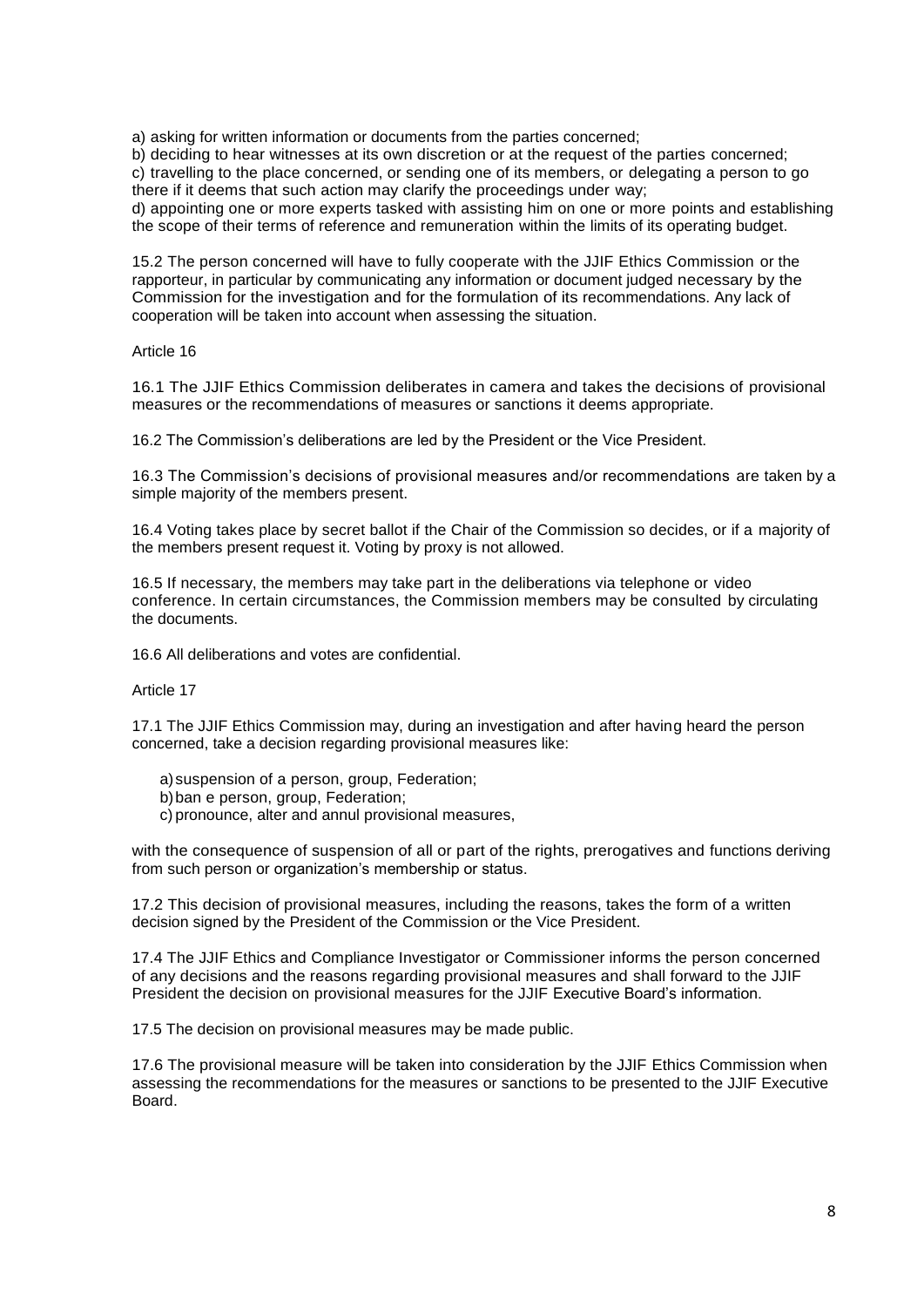#### Article 18

18.1 The JJIF Ethics Commission recommends to the JJIF Executive Board the measures or sanctions or any other appropriate measures, in particular those provided by one of the implementing provisions of the JJIF Code of Ethics.

18.2 Such recommendation takes the form of a written decision signed by the President of the Commission or the vice President.

18.3 The JJIF Ethics Commission forwards the recommendation to the JJIF President for referral to the JJIF Executive Board. The recommendation remains confidential.

18.4 At the same time, the JJIF Ethics Commission's informs the person concerned of such transmission, and, if the JJIF Ethics Commission recommends any sanction or measure, of the evidence against them and the reasons given by the JJIF Ethics Commission.

#### **D. PROCEDURE BEFORE THE JJIF EXECUTIVE BOARD FOLLOWING A RECOMMENDATION BY THE JJIF ETHICS COMMISSION**

Article 19

Regarding the measures or sanctions against the person or the parties concerned, the JJIF Ethics Commission makes recommendation to the JJIF Executive Board which makes final decision about applying the recommended measures or sanctions.

#### Article 20

The person concerned is invited to exercise their right to be heard by the JJIF Executive Board, if they so wish, in the form of written observations, which must be submitted by the deadline established by the JJIF President's Executive Office.

#### Article 21

21.1 The JJIF Executive Board will decide on the basis of the JJIF Ethics Commission's recommendations and the written observations from the person concerned.

21.2 If necessary, the JJIF President may ask the JJIF Ethics Commission for any explanations.

21.3 Before a decision by the JJIF Executive Board, the JJIF President may return the file to the JJIF Ethics Commission if new elements emerge.

#### Article 22

The decision by the JJIF Executive Board is immediately notified to the person concerned.

Article 23

The JJIF Ethics Commission's recommendations may be published on the web site after notification of the decision by the JJIF Executive Board to the person concerned.

#### **Article 24 (Statement of Appeal)**

- 24.1 The Appellant shall submit to the Ethics Commission a statement of appeal containing: a)the name and full address of the Respondent;
	- b)a copy of the decision appealed against;
	- c) the Appellant's request for relief;
	- d)if applicable, an application to suspend the execution of the decision
	- e)appealed against, together with reasons;